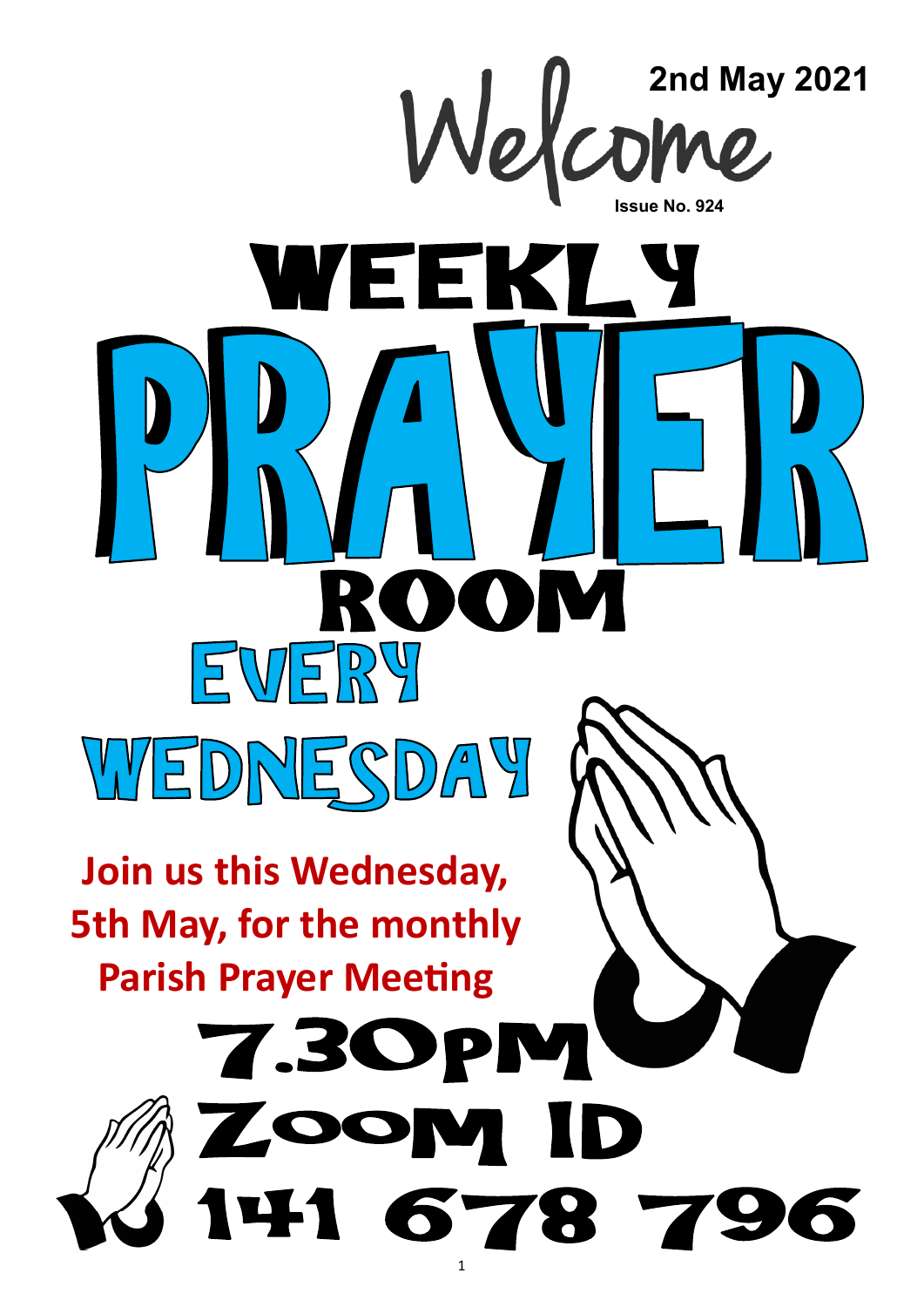### **YOU TUBE SUNDAY SERVICE STREAMING LINK <https://www.youtube.com/channel/UCqTPdwPeUXD1TIFuG76xLfg>**

**SERVICES (with effect from 18th April 2021)**

# SUNDAYS

**10.00am Face-to-face service at St Paul's 10.30am Our main gathering together – geared to [Facebook GoLive](https://www.facebook.com/emmanuelwithstpauls/)' or [YouTube](https://www.youtube.com/channel/UCqTPdwPeUXD1TIFuG76xLfg) (see above) You can also attend in church (we will gather for singing outside at 10.15am) 9.00pm**

**A short service of [Compline](https://www.emmanuelplymouth.co.uk/Publisher/File.aspx?ID=259665) on [Facebook](https://www.facebook.com/emmanuelwithstpauls/) 'Go Live' (available after as recording too)**

## ALL OTHER DAYS:

**9.00am Monday – Saturday**, **Morning prayers at [Facebook](https://www.facebook.com/emmanuelwithstpauls/) 'Go Live' 10.30am Wednesday Short agape service on [Zoom](https://us02web.zoom.us/j/87669471222?pwd=amNNVGJ4QmtIeFhlTlFmRTRTV29ndz09) You can also attend in church 9.00pm Every day, [Compline](https://www.emmanuelplymouth.co.uk/Publisher/File.aspx?ID=259665) will be on the [Emmanuel and St Paul](https://www.facebook.com/emmanuelwithstpauls/)'s [Facebook page](https://www.facebook.com/emmanuelwithstpauls/) 'Go Live'**

**(available after as recording too)**

#### **THIS WEEK THE CHURCH FLOWERS ARE:**

Would you like to put a memory or dedication to the weekly church flowers? Contact Kim Gregory.

### **DIME**

Ladies join us for DIMES next Saturday. Jane Bullard is bringing us a Climate Change Quiz. There will be a chance to discuss and pray over the issues. To prepare you might wish to follow this link

**[https://www.youtube.com/watch?](https://www.youtube.com/watch?v=VSHQ0mgHg48) [v=VSHQ0mgHg48](https://www.youtube.com/watch?v=VSHQ0mgHg48)**

11am Saturday May 1, on zoom 872 8636 7757 usual password

### **CHRISTIAN AID**

There are several ways to support Christian Aid week this year. Envelopes will be available in Church on the  $9<sup>th</sup>$  and 16<sup>th</sup> Sunday services, you can buy delicious cakes and preserves – see Mission on the Month – or new for 2021, Emmanuel has an electronic envelope go to

**[https://envelope.christianaid.org.uk/](https://envelope.christianaid.org.uk/envelope/emmanuel-) [envelope/emmanuel](https://envelope.christianaid.org.uk/envelope/emmanuel-)**- to donate.

We are aiming to raise £500 digitally for this excellent cause.

For more information, please contact **[Sally Fletcher](mailto:sallyrfletcher@hotmail.com?subject=Christian%20Aid%20Week)** 01752 766749



**WEEKLY PRAYER ROOM [7.30pm Wednesdays / ZOOM ID: 141 678 796 / Usual password](https://us04web.zoom.us/j/141678796?pwd=VERURTVtcWQzbkZvdXFRMnJpKzg3dz09)**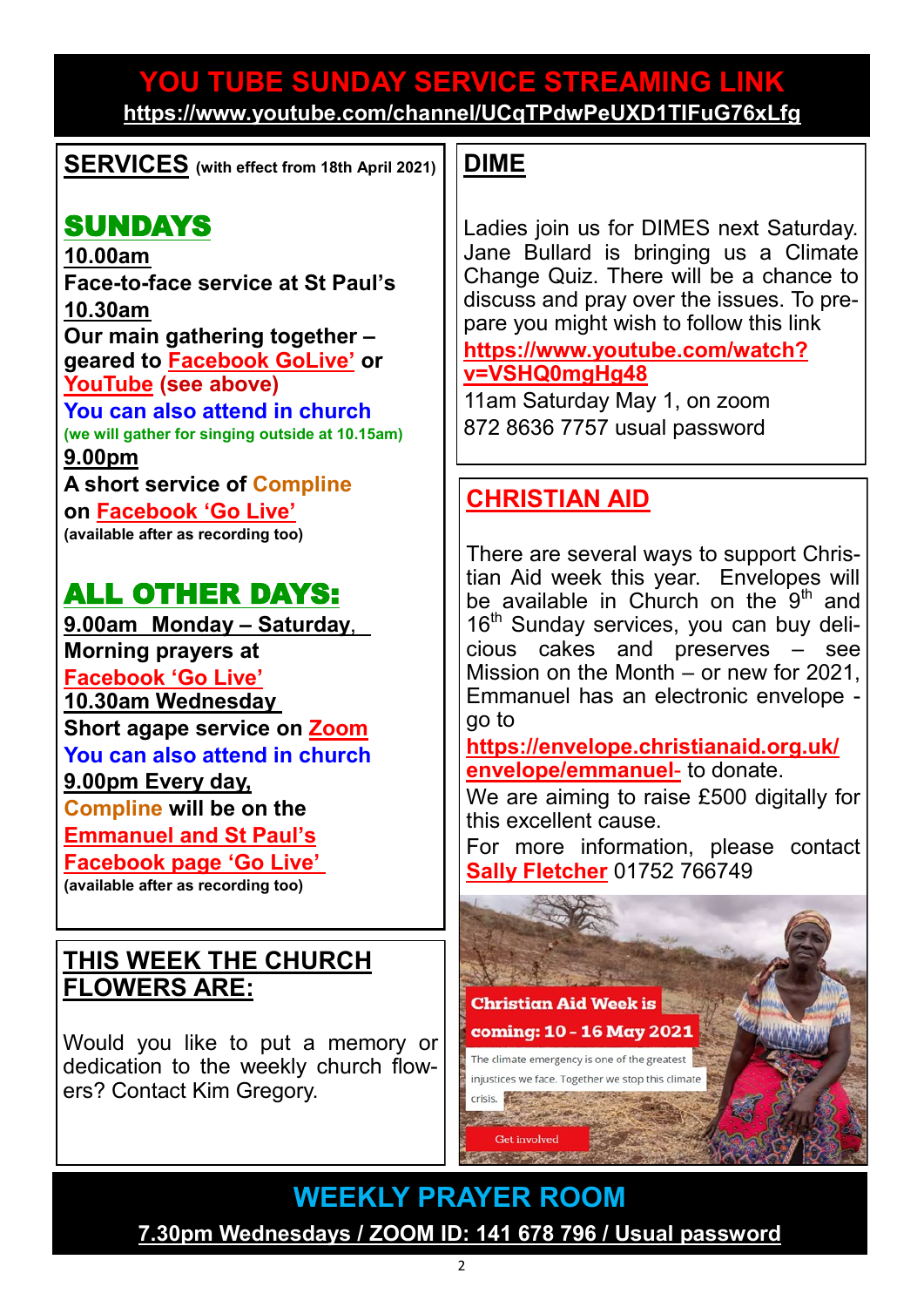### **MAGAZINE LINK**

**<https://www.emmanuelplymouth.co.uk/Publisher/File.aspx?ID=278878>**

### **PARISH MAGAZINE**

Roll Up! Roll Up! Read all about it! The latest edition of the Parish magazine **LIFE & TIMES** is on the website now (or mailed to the mailing list with this newsletter). Link above!

**Support the Mission of the Month – Christian Aid – Week 10th – 18th May 2021**

Christian Aid is an international relief and development agency working to support sustainable development, eradicate poverty, support civil society, and provide disaster relief. As a church we support Christian Aid week every May. New this year is the electronic envelope – go to **[https://envelope.christianaid.org.uk/envelope/](https://envelope.christianaid.org.uk/envelope/emmanuel-) [emmanuel](https://envelope.christianaid.org.uk/envelope/emmanuel-)**- for more information.

If you would like to give an outright donation and add gift aid, please contact Dominie Burns

Or buy a delicious homemade cake or preserve, all proceeds to Christian Aid. Here is what is on offer this week: -

**CAKES –** *bakers are eager to offer you their wares – don't be shy* **Banana Bread** contact Mary Orchard 01752 668564

**Classic Victoria Sandwich and/or Ginger Cake** Sheila Tigwell 01752 651515 Cup Cakes contact Rosemary and Chris Tremaine 01752 263217 **Flapjacks** contact Anne Tillett 07717 37874

**Fruit cake or Chocolate cake** contact Aileen Nuttall 01752 224400 **Lemon Drizzle Cake** contact Dominie Burns 01752 665446 **Teabread** contact Ginnie Serpell 01752 261751

**Iced coffee sponge, with or without walnuts** Linda Wheeler 01752 227003 **Walnut and Banana Loaf with frosted Icing** Janet Asman 01752 771067 **PRESERVES**

**Marmalade, jam or chutney contact** Dominie Burns 01752 665446 **Crab Apple Jelly** contact Aileen Nuttall 01752 22440

Please ring the donor to order and arrange collection or delivery. Would you like to join the list and be 'a cake donor'? - please contact Linda. Please ring the donor to order and arrange collection or delivery of cakes or preserves. Please contact us if you would like to offer one of your cakes. Along with supporting the Mission of the Month this will help us to keep in touch.

> **Any queries: Contact Sally Fletcher 01752 766749, Linda Wheeler 01752 227003 or Dominie Burns 01752 665446**

#### **WEBSITE LINK <https://www.emmanuelplymouth.co.uk/>**